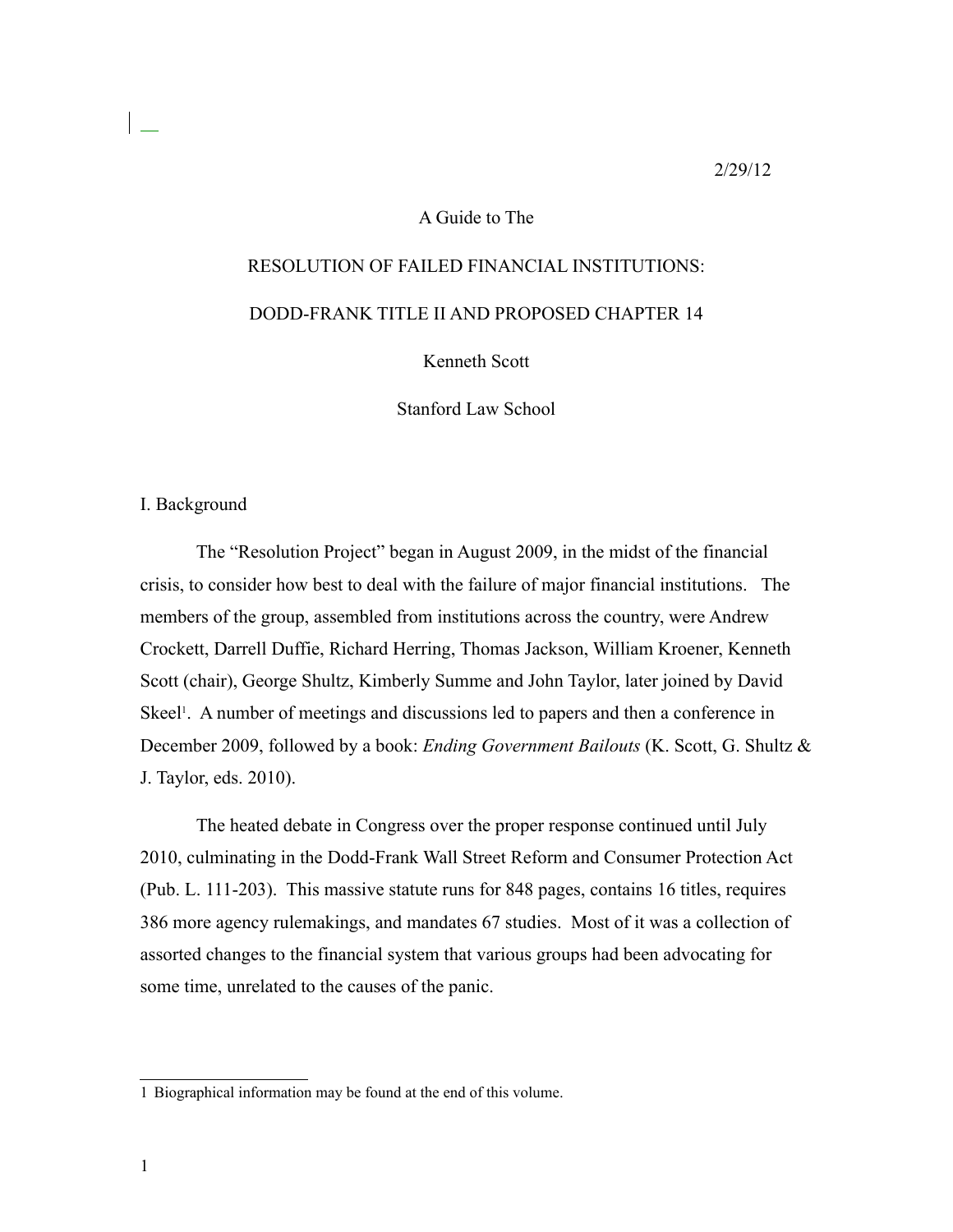A popular conception, in the press and Congress, of the cause of the panic was that when the investment bank Lehman Brothers failed in September 2008, it had to be put into bankruptcy reorganization because (unlike commercial banks) it could not be taken over by FDIC. Whatever its merits, that view provided much of the impetus for the enactment of Titles I (Financial Stability) and II (Orderly Liquidation Authority) of the Dodd-Frank Act, which were intended to prevent the failure of systemically important (nonbank) financial institutions (SIFIs) and, if that was unsuccessful, provide for a new failure procedure whereby the Secretary of the Treasury could institute the takeover of a SIFI with the FDIC becoming the receiver.

Title I created a new Financial Stability Oversight Council, composed of the heads of various financial regulatory agencies, which is to collect data about financial companies and financial risks, and to identify financial companies that could pose a threat to US financial stability. Such companies would be supervised by the Fed and subjected to a list of more stringent prudential standards and requirements.

Title II authorizes the Secretary of the Treasury, upon recommendation by the Fed and FDIC, to determine that a financial company is in default or danger of a default that would have serious adverse effects on US financial stability, and then to petition the DC district court to appoint the FDIC as receiver to "liquidate" the company. Title II, and not the bankruptcy code, would govern the receivership.

The Resolution Project group turned its focus to the development of a supplemental proposal for a modified bankruptcy law, denominated as a new Chapter 14<sup>2</sup>, designed exclusively for major financial institutions. This paper is written for a moderately knowledgeable audience and is intended to identify and compare the major differences in the Dodd-Frank Title II and Chapter 14 procedures, and to outline the reasons why the group believes the latter to be preferable. Sections 202 and 216 of the Dodd-Frank Act (the "Act") called for an inquiry on bankruptcy resolution to be conducted by the GAO, the FRS Board of Governors and the Administrative Office of the

<sup>2</sup> The current version (previously entitled Chapter 11F), primarily authored by Tom Jackson following extensive discussion and input from the other members of the Resolution Project, is the next chapter in this volume.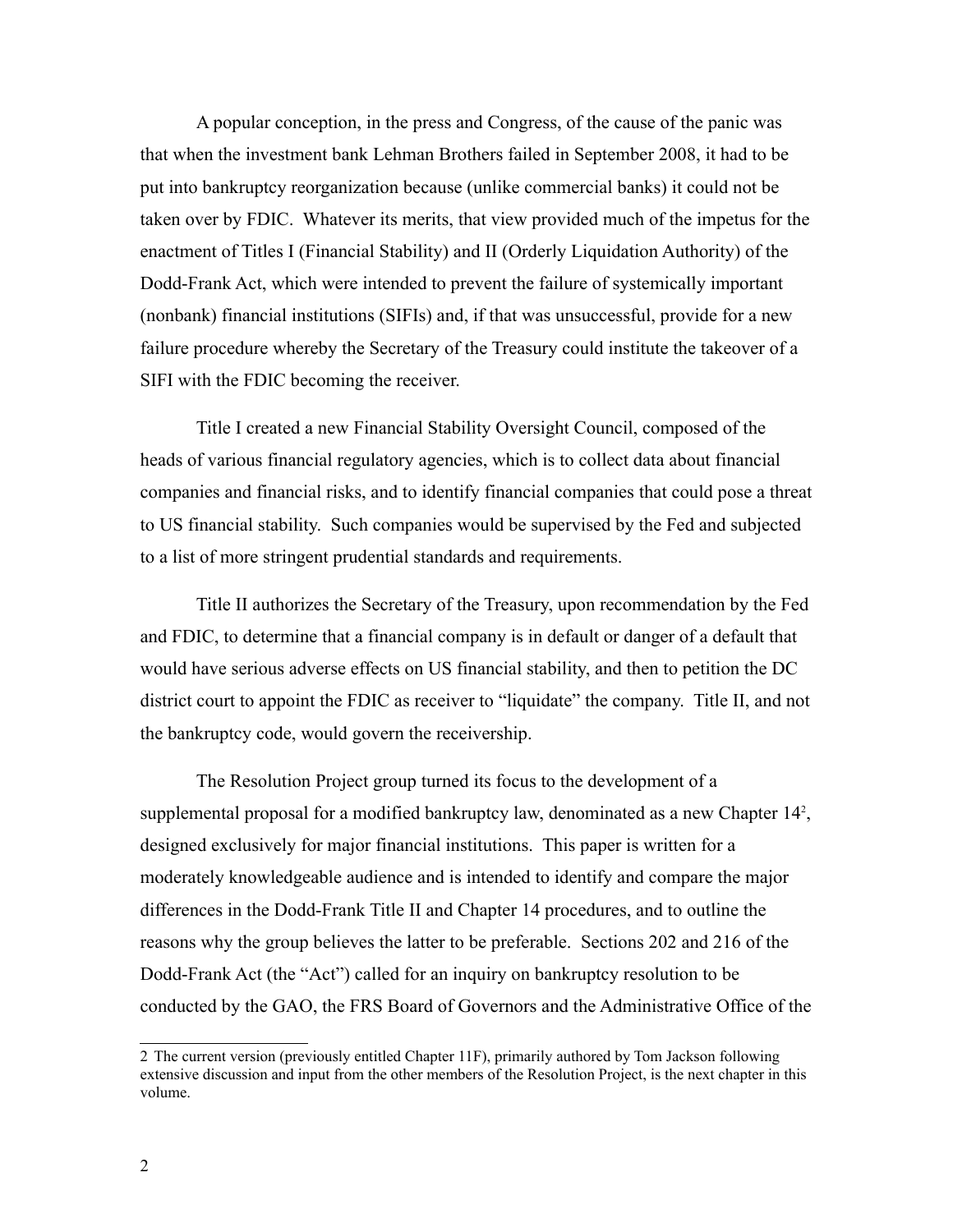United States Courts, and one of the Resolution Project's goals was to make a contribution to that analysis and its consideration by the Congress.3

II. Objectives of resolution law for major insolvent financial firms

Any failure law for business firms has a number of objectives, not always fully consistent. One is to provide a mechanism for collective action by creditors to realize on the assets of the firm in an orderly manner, as opposed an individual scramble for whatever could be seized and sold first, and apply the proceeds to claims in accordance with the contractual priorities for which they had bargained and charged. An efficient procedure for maximizing recoveries, involving notices and hearings, contributes to meeting expectations and reducing losses, and hence to lower costs of capital for the carrying on of all business enterprises.

A second objective, which could be seen as an adjunct to the first, is to retain the "going-concern-value" of any parts of the business which can still be operated at a net profit through a "reorganization" of the firm, as opposed to the liquidation sale of its various assets. This is particularly significant for financial firms, much of whose value lies in the organization, knowledge and services of its personnel and their relationships to clients, rather than in separately saleable assets like inventory, real estate, buildings and machinery.

A third objective, perhaps uniquely so for "systemically important financial institutions", is to avoid a breakdown of the entire financial system. What this means, and what it entails, will be considered toward the end of this paper. So we turn next to an examination of the differences between the Act and Chapter 14, necessarily limiting it to central concepts and omitting a host of (not at all unimportant) details.4

III. Financial institutions covered

<sup>3&</sup>lt;sup>1</sup> The agency reports when submitted did not make recommendations but surveyed the principal issues and arguments. The Project's proposals are reviewed at some length in the FRB's "Study on the Resolution of Financial Companies under the Bankruptcy Code" (July 2011).

<sup>4</sup> Broker-dealers and insurance companies have special separate provisions in the Act.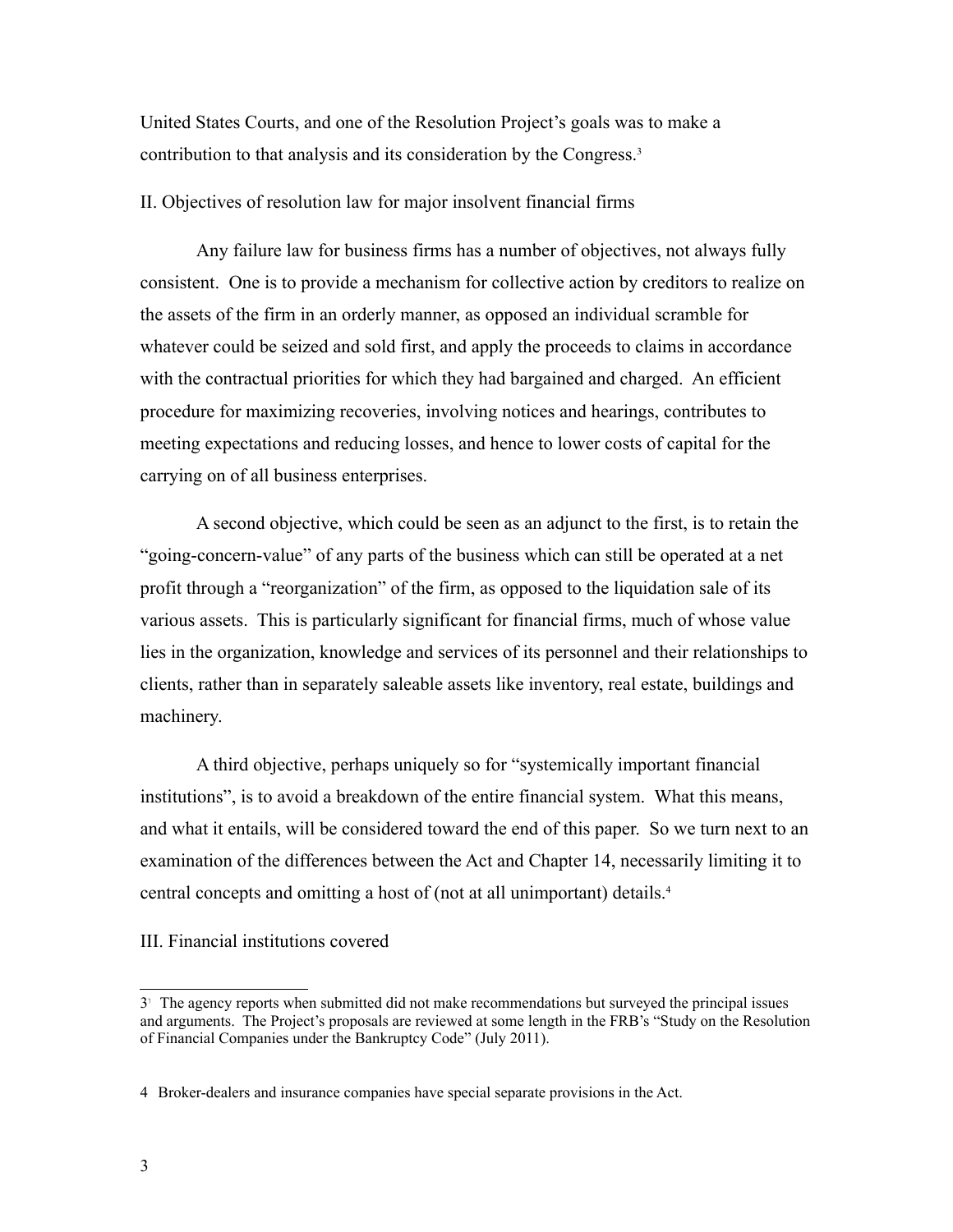#### A. Dodd-Frank

The Act excludes from its coverage banks and (notably) government-sponsored entities (such as Fannie Mae and Freddie Mac)<sup>5</sup>, and includes in its coverage companies predominately (on the basis of either assets or revenues) engaged in financial activities. From the large universe of financial companies, the Federal Reserve Board ("Fed") is supposed to give especially intensive supervision to all bank holding companies with over \$50 billion in consolidated assets and those financial companies that the Financial Stability Oversight Council has selected as potentially posing a threat to US financial stability in the event of its financial distress<sup>6</sup>. But whether or not so pre-designated or supervised, *any* financial company that the Secretary of the Treasury determines to be in danger of default with serious adverse effects on financial stability<sup>7</sup> may be seized and put into FDIC receivership by petition to the DC district court<sup>8</sup>. Financial companies that are not so chosen would remain under the existing Bankruptcy Code. In other words, application of Title II of the Act is left to administrative discretion, defined only by 'findings' that the agency itself makes at the time of action.

#### B. Chapter 14

The new Chapter applies to all financial companies and their subsidiaries with more than \$100 billion in consolidated assets. Counterparties would generally not be left in doubt as to what companies will be subject to a special resolution procedure and what ones will be dealt with under the present Bankruptcy Code provisions. Uncertainty in financial transactions increases risk and costs for everyone, and is to be minimized wherever possible.

 $7^{\circ}$  §203(b).

 $8^{\circ}$  §202(a).

<sup>5</sup> The latter is a major omission, since the CBO estimated back in August 2009 that their losses would cost taxpayers more than \$290 billion, far more than the cost of assistance to all other financial companies combined.

 $6^{\degree}$  §113(a)(1). All section references are to the Dodd-Frank Act, Pub. L. 111-203 (July 21, 2010).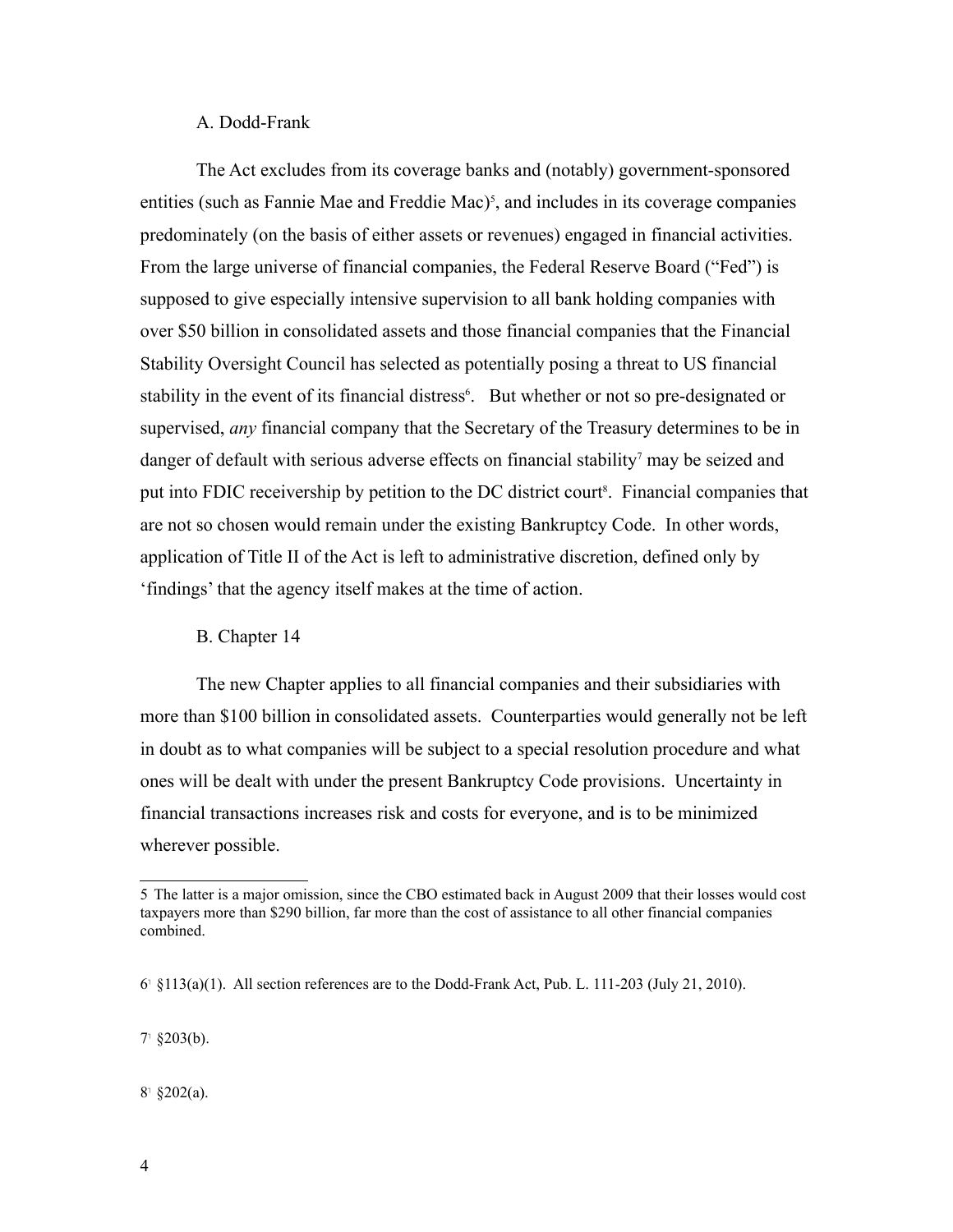#### IV. Commencement of proceedings

#### A. Dodd-Frank

The Act creates an elaborate, and potentially cumbersome, bureaucratic process for triggering seizure of a financial company. The Fed and FDIC (or other primary federal regulator) jointly make a recommendation to the Treasury Secretary, based upon consideration of a list of factors that includes the reason why proceeding under the Bankruptcy Code is not appropriate. The Treasury Secretary then determines, among other things, that the firm is a financial company projected to be in danger of a default (because of insufficient capital or ability to pay its obligations when due) that, if handled under the Bankruptcy Code, would have serious adverse effects on US financial stability<sup>9</sup>.

The Secretary thereupon files a petition in the DC district court to appoint the FDIC as its receiver (unless the company's board consents). The statute mandates that within 24 hours (1) there is a closed and secret hearing in which the Secretary presents all the accumulated documentation underlying the agency recommendations and his conclusions, (2) the company can try to present a rebuttal as to its portfolio asset valuations and capital or access to liquidity, (3) the judge considers all the conflicting evidence, and (4) the court issues either an order authorizing the receivership, or a written opinion giving all reasons supporting a denial of the petition. If the district court can not accomplish all that within 24 hours, the petition is granted by operation of law<sup>10</sup>. Apart from the obvious impossibility of an effective rebuttal by the company, much less of findings of fact and a reasoned decision by the court, within such a truncated time frame, any appeal to a higher court would be limited to that one-sided, one day record, and any stay of the liquidation is prohibited.<sup>11</sup> This summary procedure raises substantial

 $9^{\circ}$  §203(b).

 $10^{\circ}$  §202(a)(1)(A)(v).

 $11^{\circ}$  §202(a)(1)(B).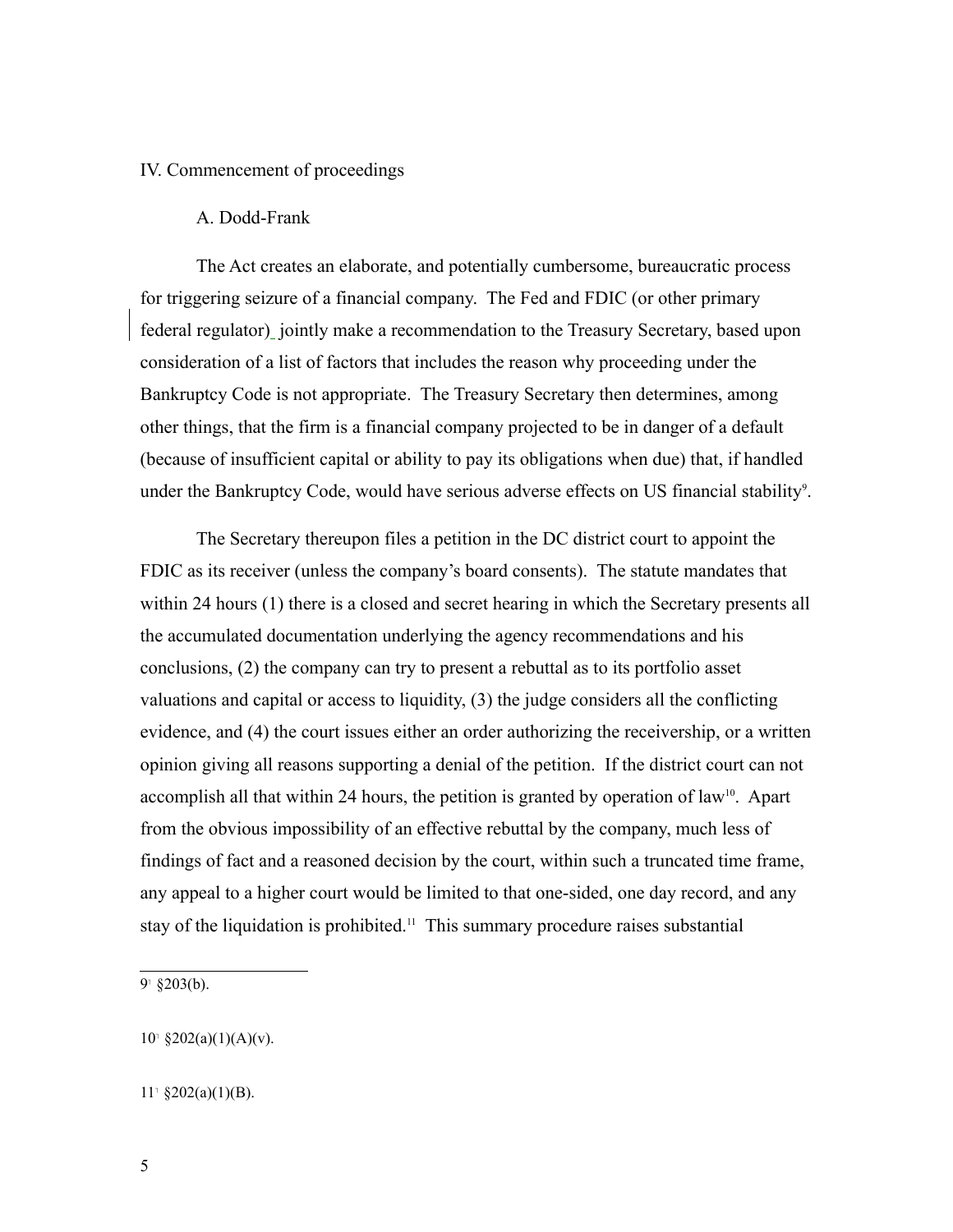Constitutional problems under the Due Process Clause which could invalidate the entire Title II mechanism<sup>12</sup>.

#### B. Chapter 14

To the involuntary procedure in current bankruptcy law, initiated by unpaid creditors, there is added authority for the financial institution's primary regulator to commence a case both on the grounds applicable to other involuntary petitions as well as on the ground of "balance-sheet" insolvency: its assets are less than its liabilities, or it has unreasonably small capital. This is analogous to the "in default or in danger of default" concept in Dodd-Frank<sup>13</sup>, but the company has an actual opportunity in a court to challenge the assertion (in closed and secret hearing, should the judge deem appropriate), without a truncated time-frame, if it really disputes the adverse judgments on its financial soundness or believes the administrative valuations of its illiquid (non-traded) assets are demonstrably erroneous.

Chapter 14 retains the ability of the management of a firm to itself initiate a voluntary proceeding in lieu of having to go into FDIC receivership. If the management sees the firm's financial position as becoming untenable, it does not have to wait for balance-sheet insolvency or default on obligations, but can inaugurate a reorganization to try to salvage in part its business and retain its jobs. Much recent history indicates the tendency of banking regulators for various reasons not to take over prior to complete insolvency (as the FDIC Improvement Act of 1991 authorized them to do) but to wait until losses to the deposit insurance fund have become substantial despite its supervisory powers and stake as the primary creditor. The Dodd-Frank seizure procedure was designed to require a consensus of a set of government agencies before taking action. The history of voluntary bankruptcy, on the other hand, is replete with examples of preemptive action in which asset values are written down, there is a negotiation to allocate losses among claimants (with stockholders being the first to go), and a reduced business continues in successful operation, sometimes under existing management (which as

12<sup>T</sup> For discussion, see K. Scott, "Dodd-Frank: Resolution or Expropriation?" in this volume.

13<sup>t</sup> §203(c)(4).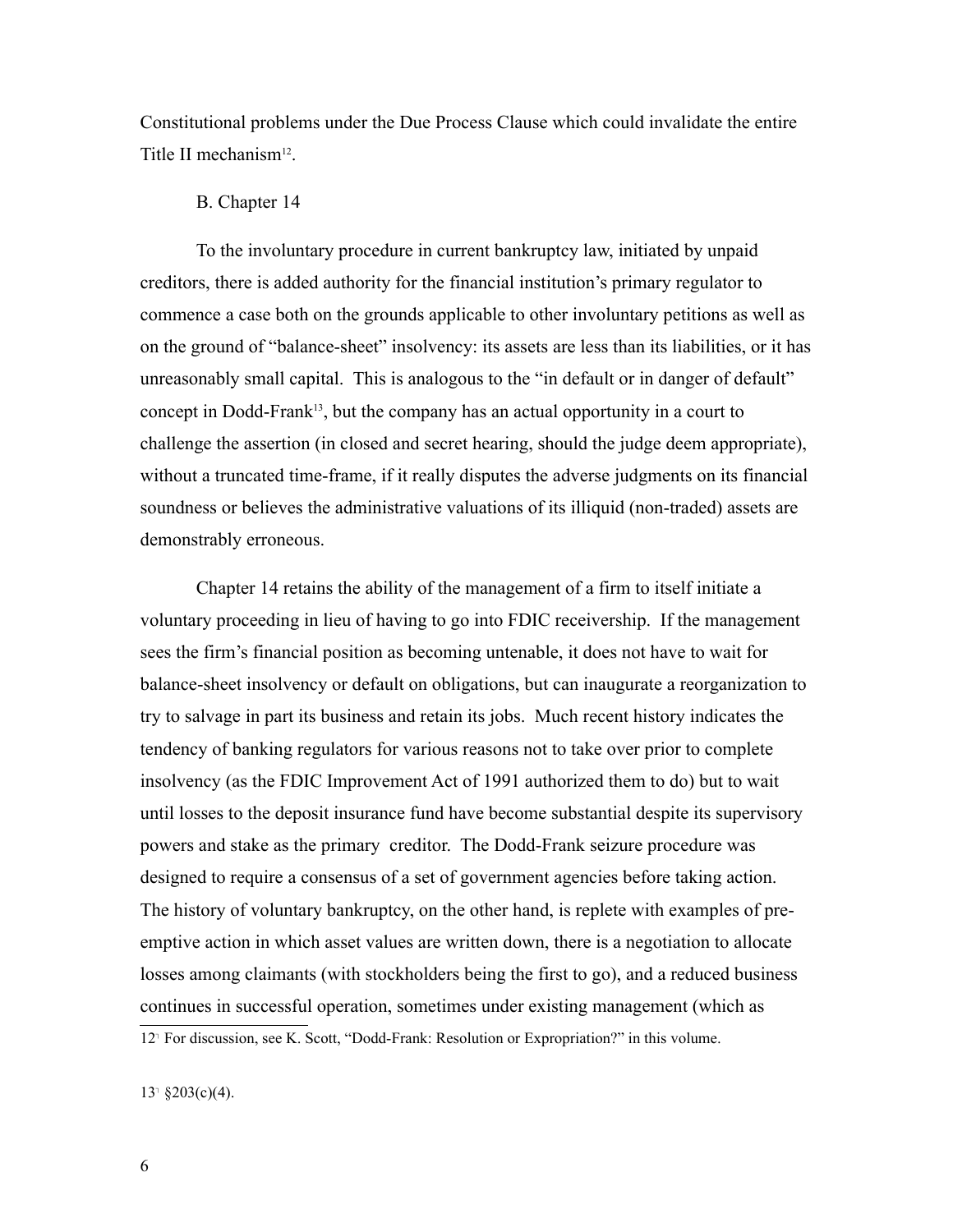explained below Dodd-Frank makes very unlikely). Incentives for management to act in a more timely fashion than receivership liquidation are socially valuable.

V. The resolution procedure

A. Dodd-Frank: FDIC as receiver

One of the reasons stressed in Congress for enactment of Title II was FDIC's long experience in liquidating failed commercial banks. But the SIFIs with which the Act is primarily concerned are giant firms—hundreds of billions or even trillions of dollars in size, with any commercial bank as only one part of the complex. FDIC's experience has been in dealing with numerous small and medium-sized banks, in which it is by far the biggest creditor through the deposit insurance fund, and for which there are often obvious —and larger—institutions ready to take over; only in the last several years has it encountered a few very large ones, with a wider variety of assets and claimants<sup>14</sup>. And in the case of a common reassessment type of systemic event (see part VI.A), it might have to take on a number of such institutions at the same time—a situation for which no one has experience or existing capacity.

The Act mandates<sup>15</sup> that the seized financial company shall be liquidated; it may not be reorganized, and the management "responsible" must be immediately removed<sup>16</sup>. It is evident that the mandate was intended to be more punitive than value enhancing. There may be indirect ways to avoid its needless value destruction, but it is certainly not conducive to efficient resolution, a process which the Act recognizes could take more than 5 years to complete.<sup>17</sup>

15- §214.

16- §206.

17- §202(d).

<sup>14</sup> For a fuller discussion, see D. Skeel, *The New Financial Deal* 117-27 (2011).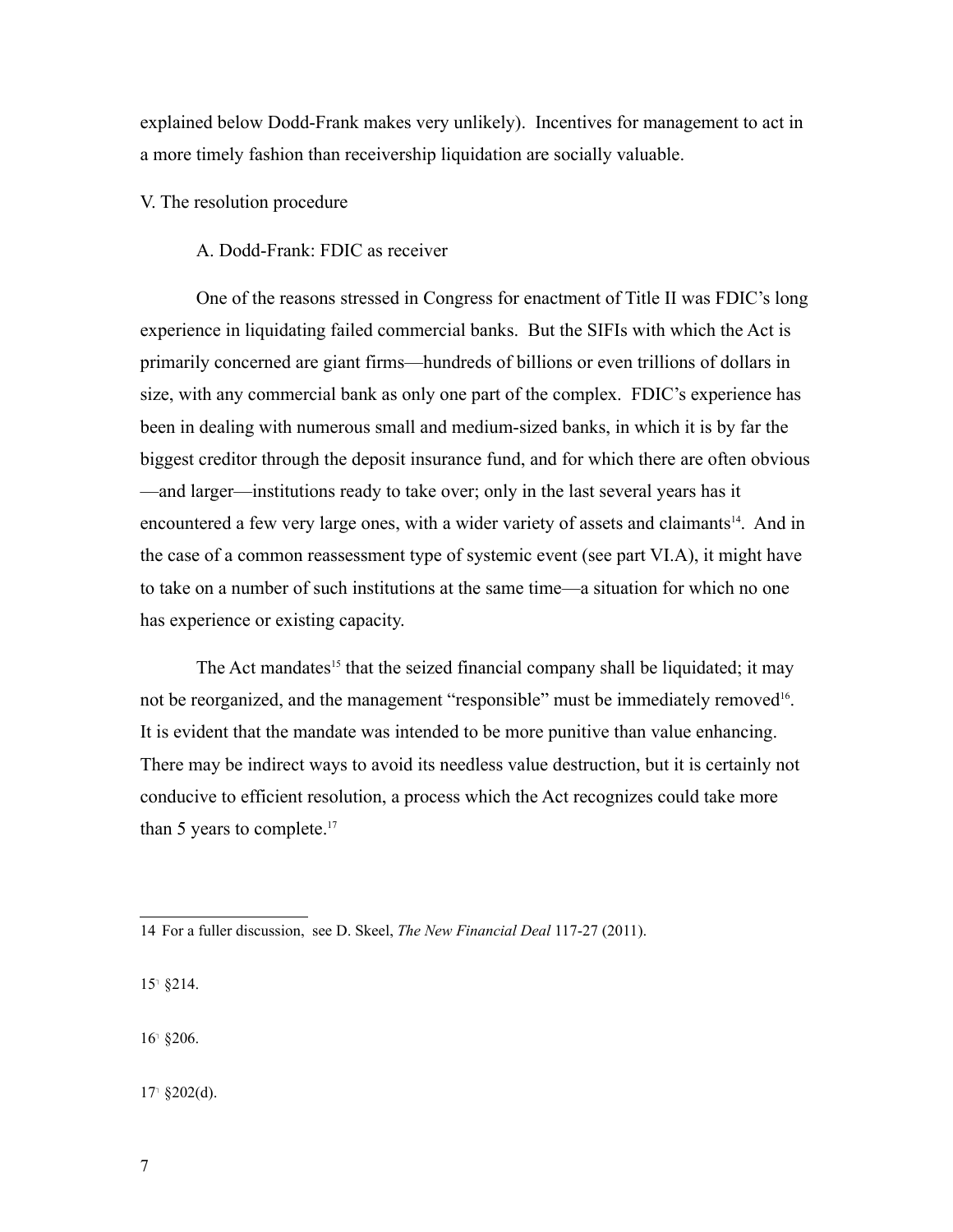More troubling is the power of the receiver to operate without transparency and not observe standard bankruptcy rules intended to adhere to absolute priority of claims and equal treatment of claimants in the same category. (Although many of the relevant Title II provisions have been imported from the Bankruptcy Code, all provisions for hearings and creditor votes were not.) The Act authorizes the FDIC to transfer assets *and liabilities* as it sees fit to a "bridge" institution where they are fully protected<sup>18</sup>, and depart from equal treatment of unsecured receivership claimants if it decides that would be good for the receivership estate<sup>19</sup>. If those dealing with a large financial institution have to calculate the risk they are assuming not only on the basis of business assessments but on the basis, not of reasonably settled legal rules, but of predictions of the exercise of legally unreviewable political discretion, a major cost and burden is imposed on the operation of financial markets.

#### B. Chapter 14

Bankruptcy judges have been handling the liquidation and reorganization of very large and complicated companies for decades. Nonetheless, it should be recognized that giant financial firms pose some particular issues. Therefore, Chapter 14 contemplates the development of a small (since hopefully cases will be few and infrequent) and specialized panel of district and bankruptcy court judges and special masters that would oversee these cases. Like FDIC, they would have to develop some special expertise with giant SIFIs over time. The details are spelled out in the full paper on Chapter 14 next.

 In a typical Bankruptcy Code proceeding, management (as the "debtor-inpossession" or "DIP") remains in control of ordinary business operations, and has an exclusive period in which to file a plan of reorganization. Upon creditor petition, the bankruptcy court may turn control over to a bankruptcy "trustee." Under Chapter 14, the financial company's primary federal regulator could initiate the proceeding, and could petition to have the FDIC appointed as a trustee. FDIC would then function under

 $18^{\text{T}}$  §210(h)(1).

<sup>19&</sup>lt;sup>1</sup> §210(b)(4). The FDIC has adopted a rule stating that it will not use its authority to depart from equal treatment for holders of long-term senior debt, or subordinated debt, or shareholders. 12 C.F.R. §380.27.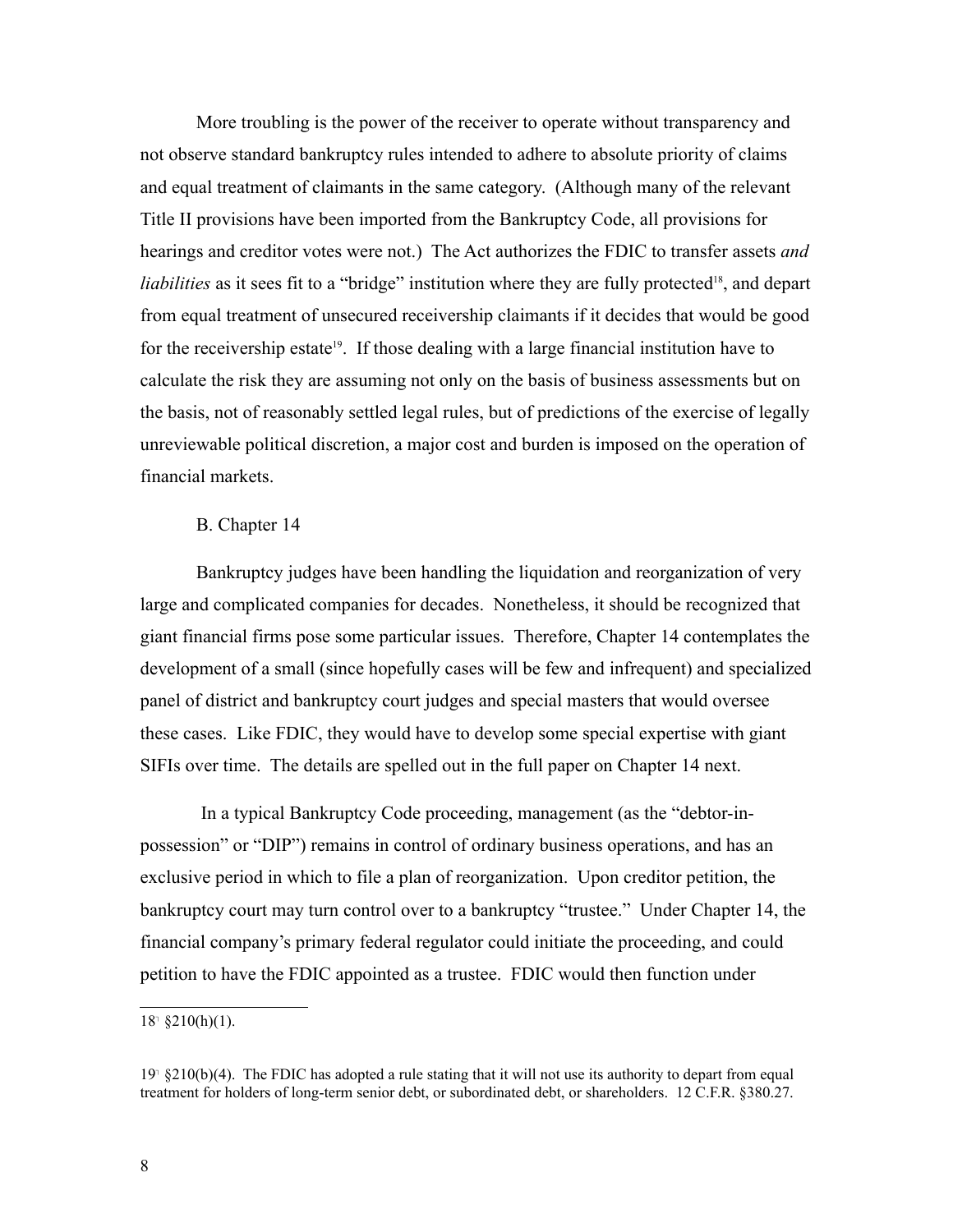Chapter 14 and therefore have the option (lacking in Title II of the Act) to pursue openly a traditional reorganization to maximize the business's value for benefit of creditors, rather than being forced to liquidate it in a formal sense to satisfy §214. In addition, there would be no period of exclusivity in Chapter 14 in which only management could propose a plan of reorganization; both the FDIC and a creditor's committee would be given concurrent rights to file such a plan.

Whoever was in charge, resolution under Chapter 14 would be conducted under established (Chapters 11 and 7) bankruptcy rules about absolute priority, avoiding powers, transfers and preferences (except as noted in part VI.C below). Dispositions of cash and of assets outside the ordinary course of business require creditor notice and opportunity for hearing, particularly on the value being received. Plans of reorganization, with their allocation of losses among claimant classes, are subject to approval votes and judicial oversight. The resolution would proceed in the open, unlike present FDIC practices.

These requirements constitute safeguards against, not only erroneous administrative judgments, but also political manipulation and favoritism of selected interests. That such concerns are not merely speculative is illustrated by the way the Government managed the Chrysler bankruptcy under the current bankruptcy code to avoid creditor voting rights<sup>20</sup>. This defect is partially addressed in the new Chapter 14, through the provisions entrusting this category of cases to Article III judges with life tenure. In addition, other broader safeguards are included to ensure that sales under Section 363 of the Bankruptcy Code don't, sub rosa, avoid the safeguards of voting under plans of reorganization and protection of dissenting creditors.

VI. Systemic risk – breakdown of the financial system

A. Concepts of systemic risk – what exactly is the scenario?

<sup>20</sup>- M. Roe & D. Skeel, "Assessing the Chrysler Bankruptcy," 108 Mich. L. Rev. 727 (2010).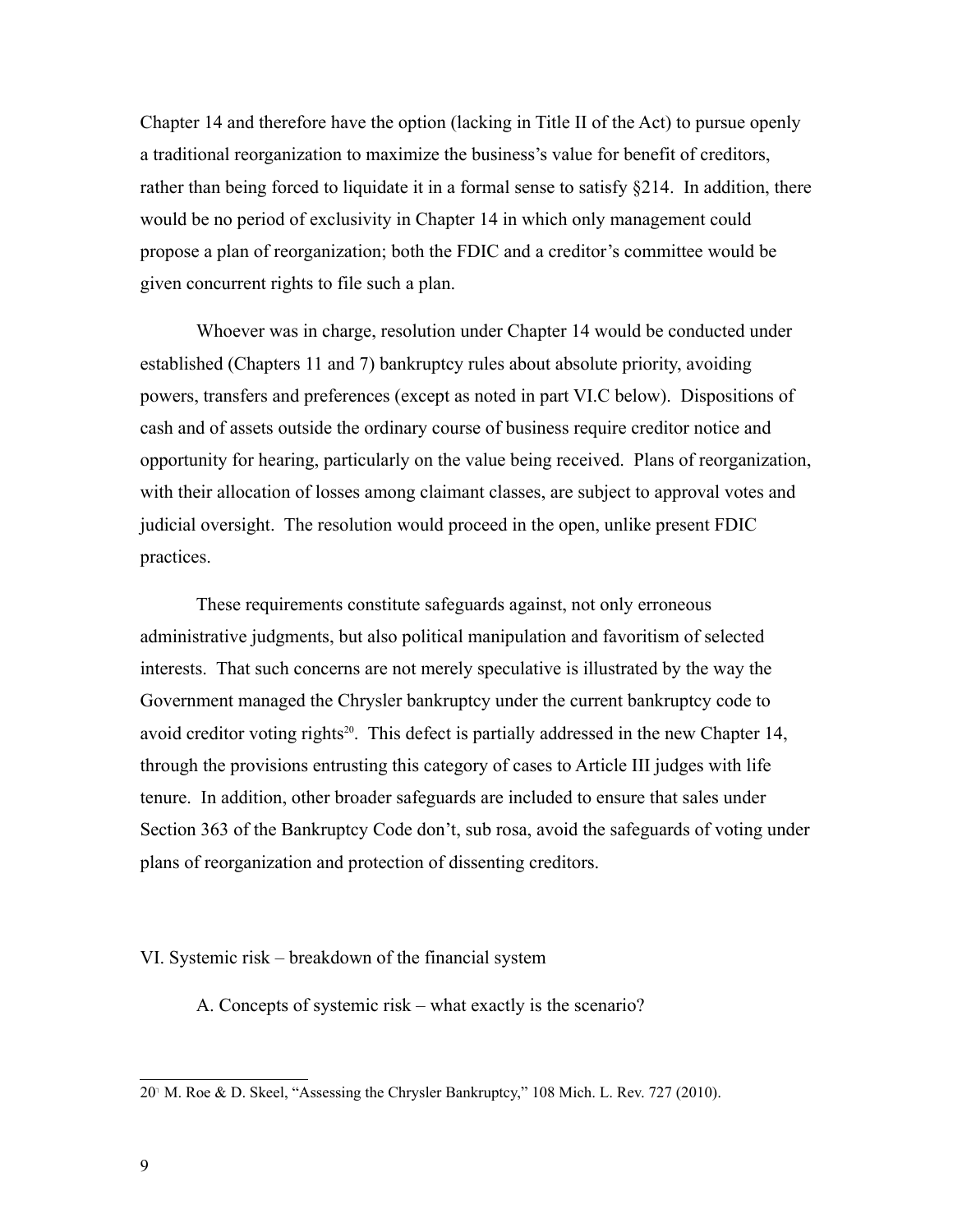Systemic risk is much referred to but typically not defined operationally or modeled in any generally accepted form<sup>21</sup>. At least three different (if at times overlapping) notions can be found<sup>22</sup>. All describe paths to the failure, or failure to function, of a large number of major financial institutions and a breakdown of the system for allocating financial credit.

Type 1: Macro shocks—massive losses or disruptions simultaneously affecting many key institutions in the economy. Suppose the 9/11 al Qaeda attack had not been aimed at creating the dramatic psychological shock of the collapse of the WTC towers but instead at destroying the records and transactional capacity of the Federal Reserve Bank of NY and the New York and Nasdaq stock exchanges. Or suppose, for a more recent example, the Japanese earthquake, tsunami and nuclear power failure had all been centered on Tokyo instead of 150 miles to its north.

 Type 2: Chain reactions—"domino" effects from the unexpected failure of a single giant institution. Losses from the initial collapse could cause some counterparties to become insolvent in turn, and the process could keep going outward from there. Some have seen the Lehman failure in this light, although in fact no significant counterparty was rendered insolvent.

Type 3: Common reassessments—affecting institutions with similar asset portfolios, whether or not directly linked. Thus the rescues or collapses in a ten day period in September 2008 of important institutions with large holdings of, or exposure to, (especially subprime) mortgage-backed securities (MBS)—from the giant mortgage firms Fannie and Freddie to Merrill Lynch to Lehman Brothers to AIG—led banks and financial institutions throughout the world to become uncertain of each other's solvency, and discontinue or sharply raise the price of extensions of credit. With credit flows greatly reduced, the crisis spread from the financial to the real economy, and a severe recession was underway.

<sup>21</sup>- J. Taylor, "Defining Systemic Risk Operationally," in K. Scott, G. Shultz & J. Taylor eds., *Ending Government Bailouts* (2010).

<sup>22</sup>- G. Kaufman & K. Scott, "What is Systemic Risk…", VII Independent Rev. 371 (2003).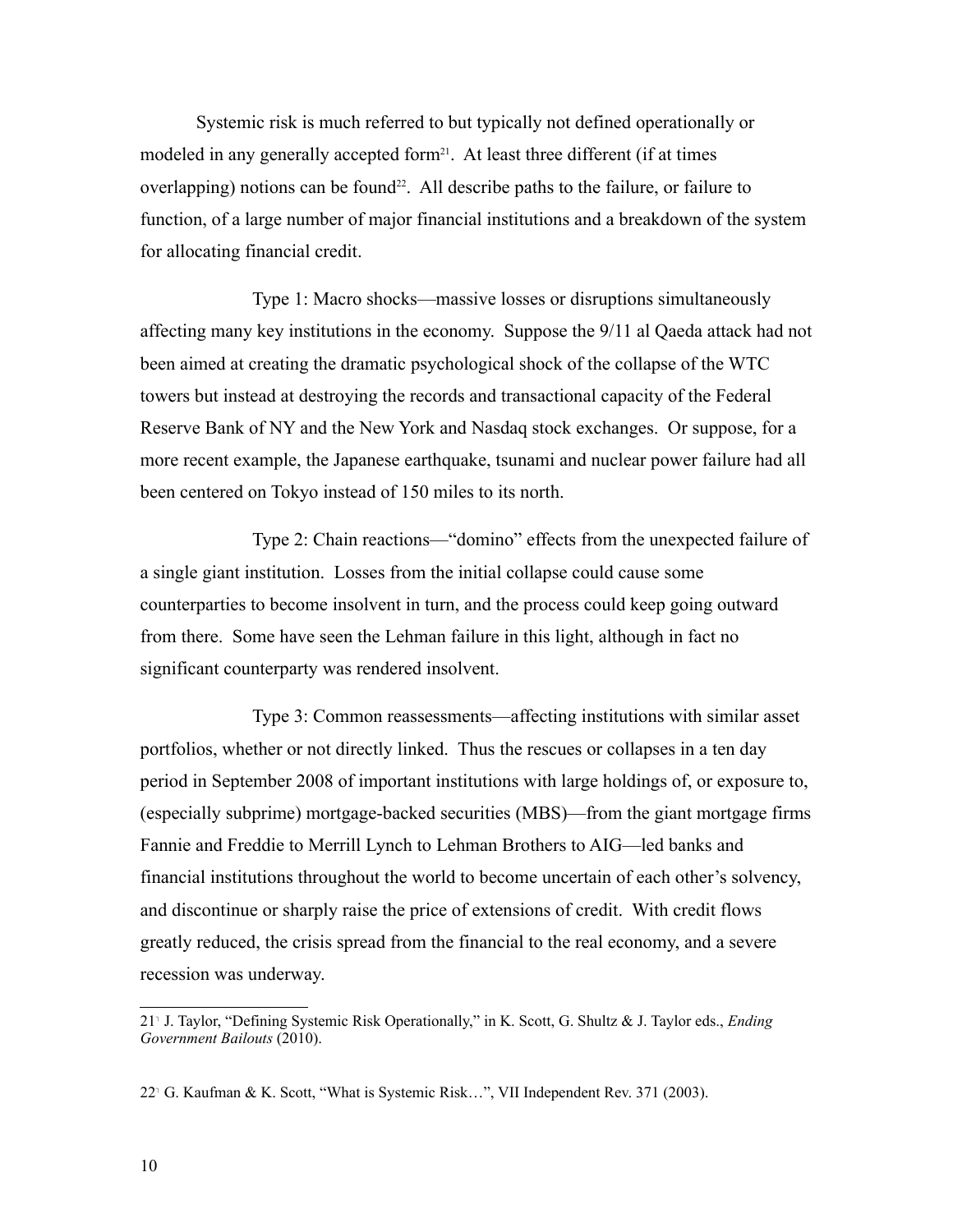The September 2008 panic thus seems to belong mostly in the third category. Inadequacy of disclosure of specifics of hundreds of billions in loan and securities holdings, and skepticism as to their valuations on balance sheets, contributed greatly to the problem. Growing anxieties in 2007 about valuations led over time to MBS becoming nearly untradeable, which the Fed apparently perceived initially as due mainly to insufficient liquidity in the financial system, though it had tried to address that issue with a host of new lending facilities beginning in late 2007 and extending through 2008 into 200923. But the September crunch had jolted financial institutions into critically reassessing their counterparties' potential economic insolvency, and more liquidity did not remove that concern. In October 2008 the Treasury converted the TARP program into capital investments of \$10 to \$25 billion in the six largest banks, which were more a signal of implied Government guarantees against their failure than clearly sufficient by themselves to ensure their capital solvency against adverse portfolio outcomes.

#### B. Dodd-Frank

The concept of systemic risk underlying the Title II machinery is not clear in either the Act or its legislative history, but it seems to correspond most closely to trying to prevent a Type 2 chain reaction, in accordance with the often asserted myth that Lehman going into bankruptcy, because the Treasury lacked the power to seize it, was the cause of the panic. Lehman's failure was certainly one of the events that contributed to the September 2008 loss of confidence and panic, as discussed above, but just why would subsequent receivership by the FDIC, instead of the bankruptcy court, have made a difference in that regard? No one would have been reassured about the composition and valuations of MBS in others' portfolios, and the Act does nothing to cure the informational and valuation deficiencies that played a critical role in the credit crisis, beyond authorizing the SEC to require some additional disclosure from issuers of assetbacked securities<sup>24</sup>.

<sup>23</sup> See St. Louis Fed events timeline, available at http://timeline.stlouisfed.org.

<sup>24&</sup>lt;sup>1</sup> §942.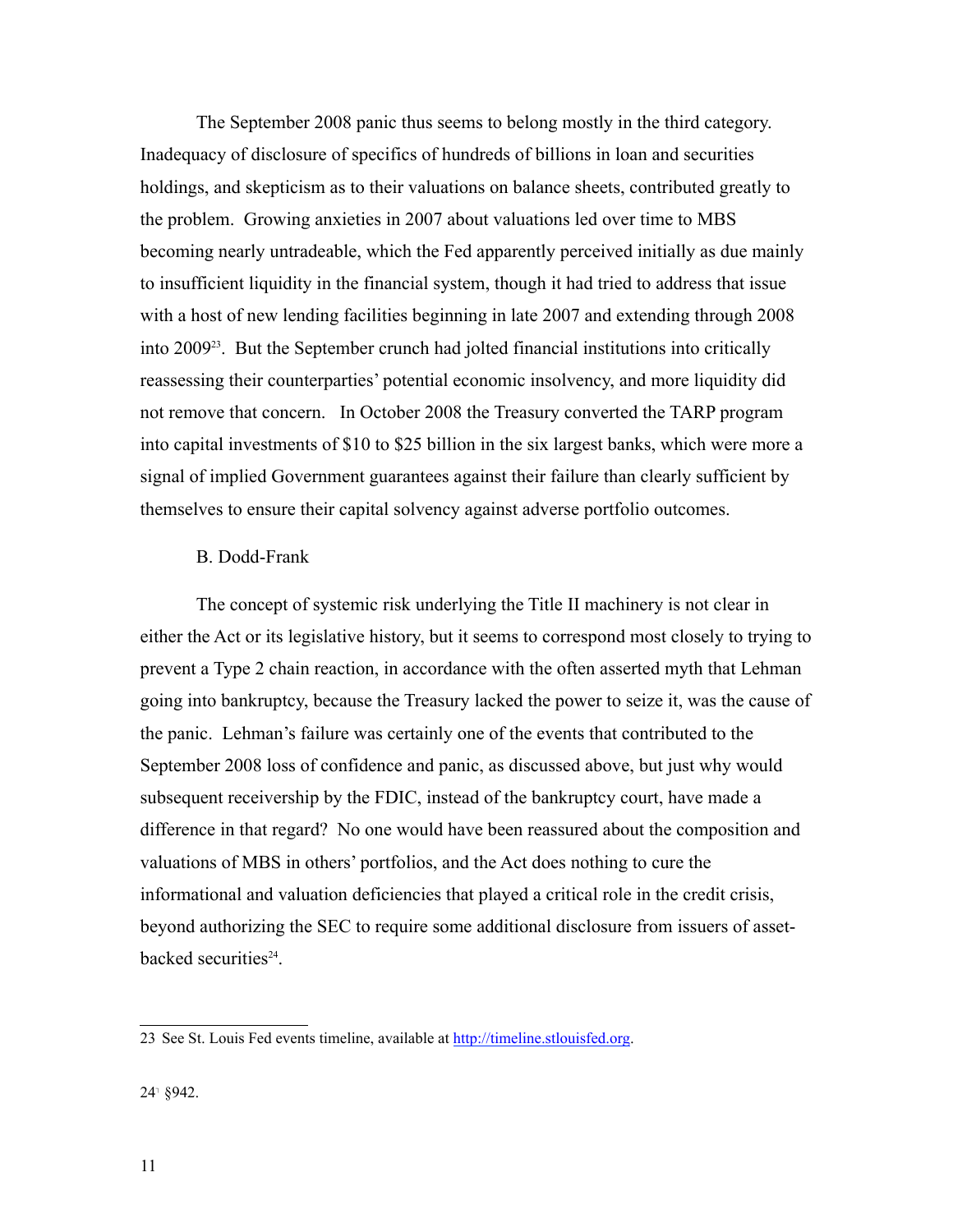The Act requires SIFIs to prepare detailed resolution plans or "living wills" to facilitate their wind-downs, but on the basis that it occurs under the Bankruptcy Code and not a Title II receivership<sup>25</sup>. (And if the problem is actually one of liquidity pressure on an otherwise solvent institution, the Act makes the problem worse by abolishing the Fed's §13(3) emergency authority to act as a lender of last resort to a non-bank financial company.) $^{26}$ 

Everyone proclaims that they are opposed to bailouts, but most seem to find it unnecessary to define what they are talking about. For my purposes, a bailout occurs when some favored claimants on a failed financial firm are given more than what they would receive in an ordinary bankruptcy, at the expense of others. The additional money might come from several different sources:

- It might come from the Government: authorized expenditures by the Treasury (as in the Orderly Liquidation Fund), guarantee payments from the FDIC, or non-recourse "loans" by the Fed.
- It might come from an "assessment" on prudent financial companies which did not fail.
- It might come from the receivership estate at the expense of disfavored creditors.

But whatever the source, moral hazard is created: the favored creditors have reduced or no reason to pay attention to the behavior of the debtor (now failed) firm, and the likelihood of such failures is increased.

Title II gives FDIC power to obtain immediately from the Treasury financing funds equal to 10% of the (book) value of the seized firm<sup>27</sup>, and much more thereafter.

26- §1101.

 $27<sup>2</sup>5$  §210(n)(6).

 $25^{\circ}$  §165(d)(4).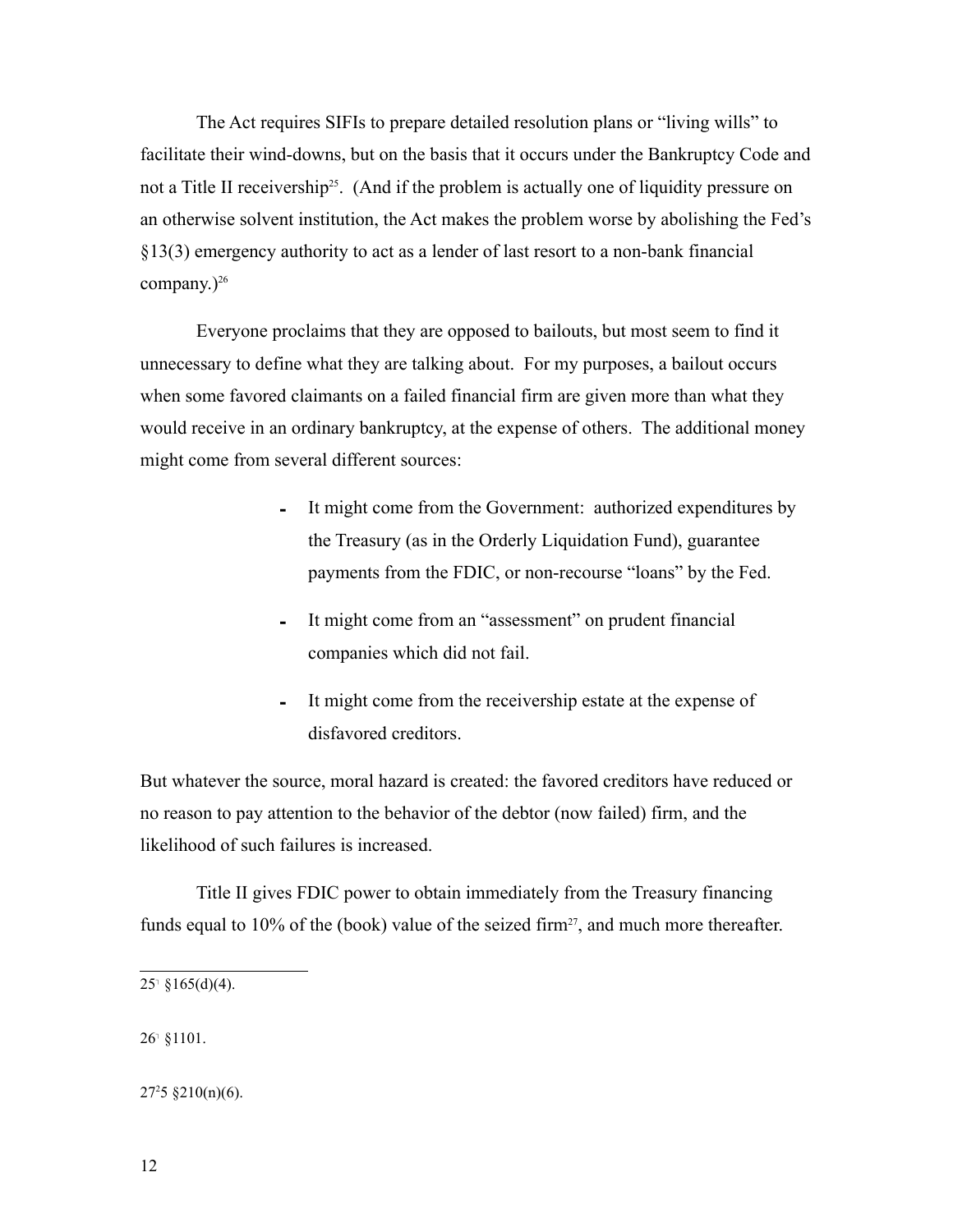Those funds may be made available to a "bridge" institution<sup>28</sup>, which can use them to pay liabilities transferred to it from the receivership. Therefore, perhaps the unstated premise is that the FDIC under Title II would include all those significant financial counterparties that it thought might be endangered and immediately transfer their claims (and sufficient assets or advances to cover them in full), together with other liabilities, to a bridge bank, if it felt that necessary to prevent a potential chain reaction of insolvencies. (That did not occur in the actual Lehman bankruptcy case, but put that aside.)

That would create two classes of general unsecured creditors of equal priority but different treatment: those transferred to the bridge company with full payment, and those left behind in the receivership with partial recovery.<sup>29</sup> The Act requires that "similarly situated" creditors be treated in a "similar manner" *except* if the FDIC "determines" that preferences would increase net proceeds and the disfavored creditors would get at least what they would have received in a Chapter 7 liquidation.<sup>30</sup> (That determination and the selection of creditors to be favored are based upon unreviewable agency discretion.<sup>31</sup>)

 That is possible, of course, only if liquidation under Title II would always yield enough more than under the Bankruptcy Code to cover the preferential payouts. Justifying that premise gives rise to an incentive – indeed, perhaps a necessity – for the FDIC in 'determining' how much unsecured general creditors would have gotten in a hypothetical Chapter 7 liquidation to utilize unfavorable assumptions and produce a low figure, thereby increasing the scope of its ability to choose creditors to be paid the face value of their claims.

 $28^{\circ}$  §210(h)(2)(G)(iv).

29- §§210(h)(5)(E), 210(d)(4).

30- §§210(b)(4), 210(d)(2).

31- A creditor can file suit to have a court determine the validity or amount of a claim against the failed institution ( $\S210(a)(4)$ ), but judicial review of FDIC's decisions on claim transfers is prohibited.  $\S210(a)(9)$  $(D)(ii)$ .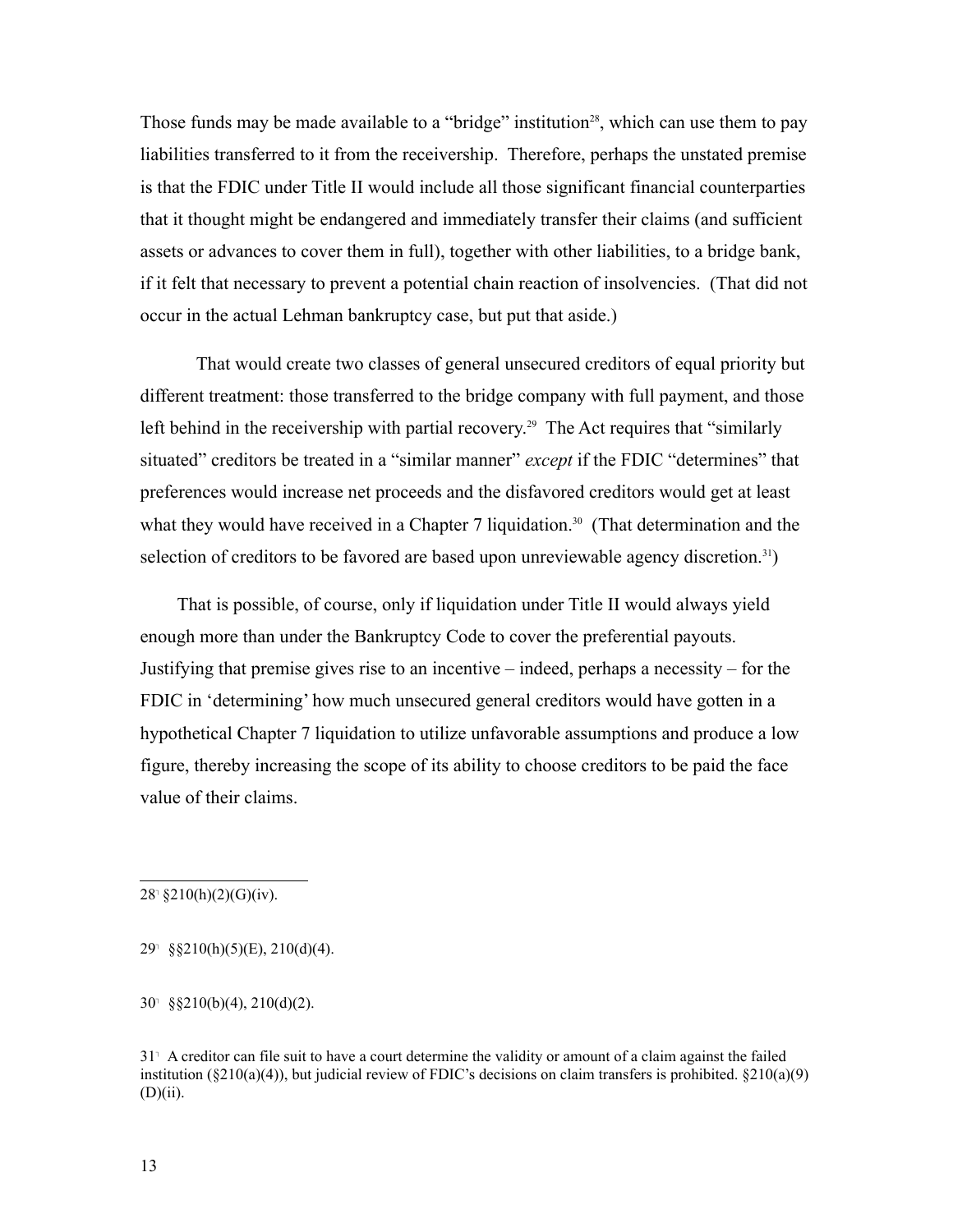If the final result of asset liquidations and (if needed) certain creditor payment recoupments 32 is insufficient for the receiver to fully repay its Treasury advances, then a scheme is to be devised to assess the loss on the entire universe of SIFIs<sup>33</sup>, whether or not the causes of the initial failures lay in large part on government policies, as was true in 2008.34

The intention, stressed throughout the Congressional consideration, is that taxpayers are not to bear the cost of a "bailout" of a financial company. But the real problem with bailouts comes from the protection of creditors, not stockholders (who are significantly or wholly wiped out in most bankruptcies). Shifting losses from taxpayers to an entire industry does not solve the problems arising from weakening or destroying the incentives of a firm's creditors to watch and restrain its risk taking.

A particular set of creditors deserves special attention in this regard: those who have entered into "Qualified Financial Contracts" (QFCs) with a failed firm. QFCs include repo's, interest rate and currency swaps, credit default swaps, and other derivatives; their notional amount has reached the hundreds of trillions of dollars. Title II of the Act carries forward most of their preferential treatment under current bankruptcy law. For these creditors, there is now an automatic one day stay on collecting debts by terminating contracts and seizing and selling collateral , but they need not return prior (within 90 days) preferential payments or additional collateral, they have broader setoff rights, and so on. The complexity and legal status of Lehman's derivatives book— 930,000 transactions—would be much the same under Title II as it was under the present Bankruptcy Code, where derivatives were terminated swiftly and efficiently but after three years claims are still being valued and settled<sup>35</sup>.

<sup>32&</sup>lt;sup>1</sup> The FDIC has 5 years or more to levy assessments on favored claimants to recover the excess they previously received over liquidation amounts.  $\S210(0)(1)(D)(i)$ .

<sup>33</sup>- §210(o)(4) contains a long list of 'factors' to be taken into account in coming up with an actual plan.

<sup>34</sup>- See K. Scott, "The Financial Crisis: Causes and Lessons," 22 J. App. Corp. Fin. 22 (2010).

<sup>35</sup>- K. Summe, "An Examination of Lehman Brothers' Derivatives Portfolio Post-Bankruptcy: Would Dodd-Frank have made a Difference?" in this volume.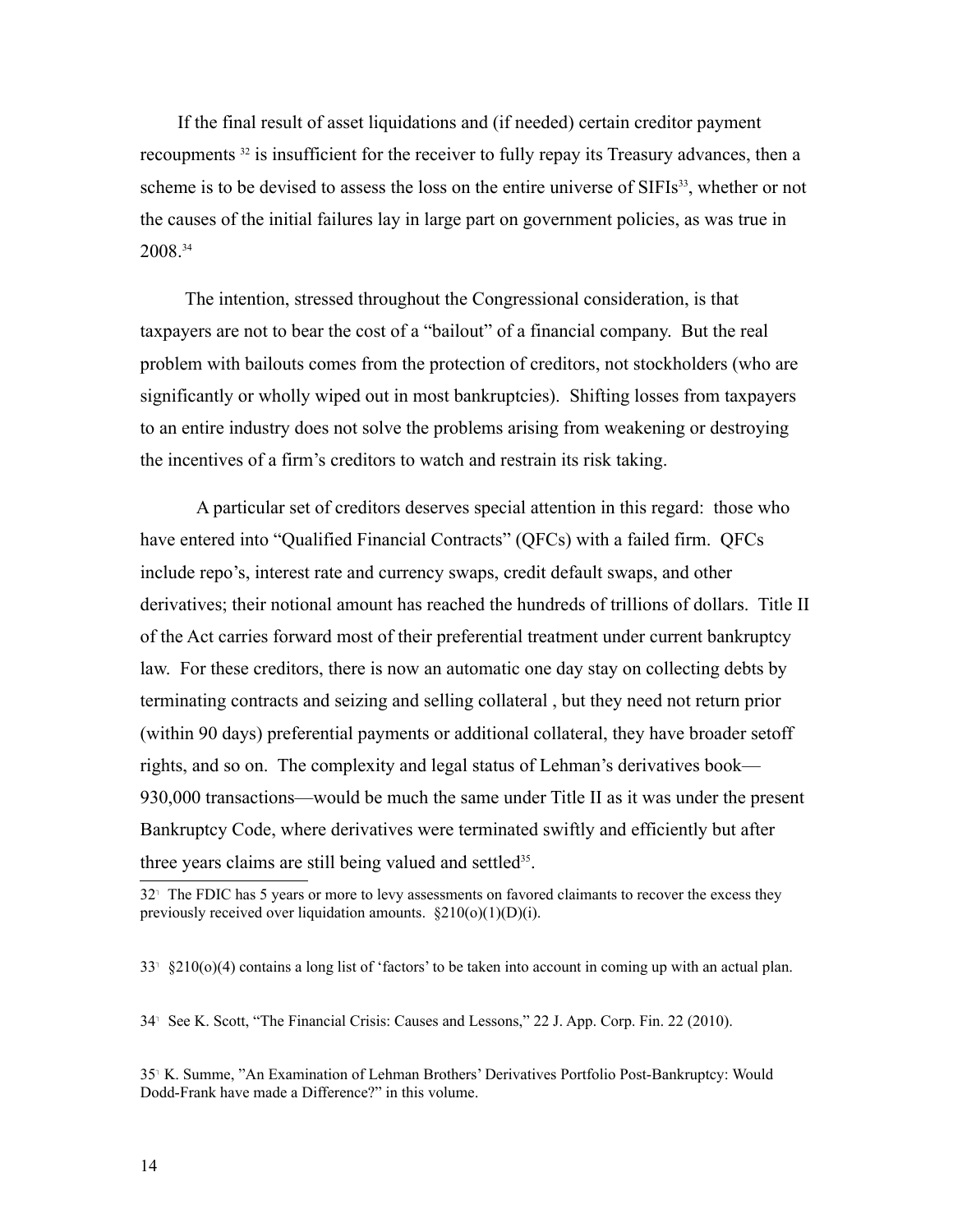These provisions make the covered channels of short term financing of a firm's operations much safer, and hence cheaper, but they also make its counterparties (who constitute the most sophisticated and best informed of all creditors) much more tolerant of its management's indulgence of risky strategies. There is an inherent trade-off at stake, and current QFC law leans heavily toward encouraging risk and discouraging market discipline<sup>36</sup>.

#### C. Chapter 14

As compared to the present Bankruptcy Code, limited creditor advances are facilitated if needed to reduce perceived contagion concerns, but on the basis of a court hearing and approval (which can be quite speedy when justified) of the claimed need. Since reorganization is a permitted option, rather than a formally prohibited one, DIP financing is expressly authorized to continue operations and can be given the priority of "administrative expenses".

There is a popular conception that there cannot be a successful reorganization of a failed SIFI, because counterparties would stop dealing with it. But post-petition creditors' unsecured claims, unlike their pre-petition ones, go near the top of the payment priority ladder as 'administrative expenses'. If the Government believes that systemic concerns are at stake, it could be authorized to provide subordinated DIP financing (along the lines of the Title II Orderly Liquidation Fund) in amounts more than adequate to cover all new claims and all assumed existing contracts, as explained next.

Chapter 14 makes a distinction in the treatment of QFCs. Repo's would be treated as secured loans, and the counterparty given the right to immediately sell the collateral *if* highly-marketable securities (but not, for instance, MBS as the 2005 law authorized). This would preserve the use of repo's as nearly risk-free short term financing, but only under conditions where the sale of collateral would not have drastic

<sup>36</sup>- M. Roe, "The Derivatives Market's Payment Priorities as Financial Crisis Accelerator," 63 Stan. L. Review 539-90 (2011); D. Skeel & T. Jackson, "Transaction Consistency and the New Finance in Bankruptcy," Penn. ILE Research Paper No. 11-06 (Feb. 2011), available at htpp:/ssrn.com/abstract=1773631, forthcoming in 112 Columbia L. Review 152 (2012).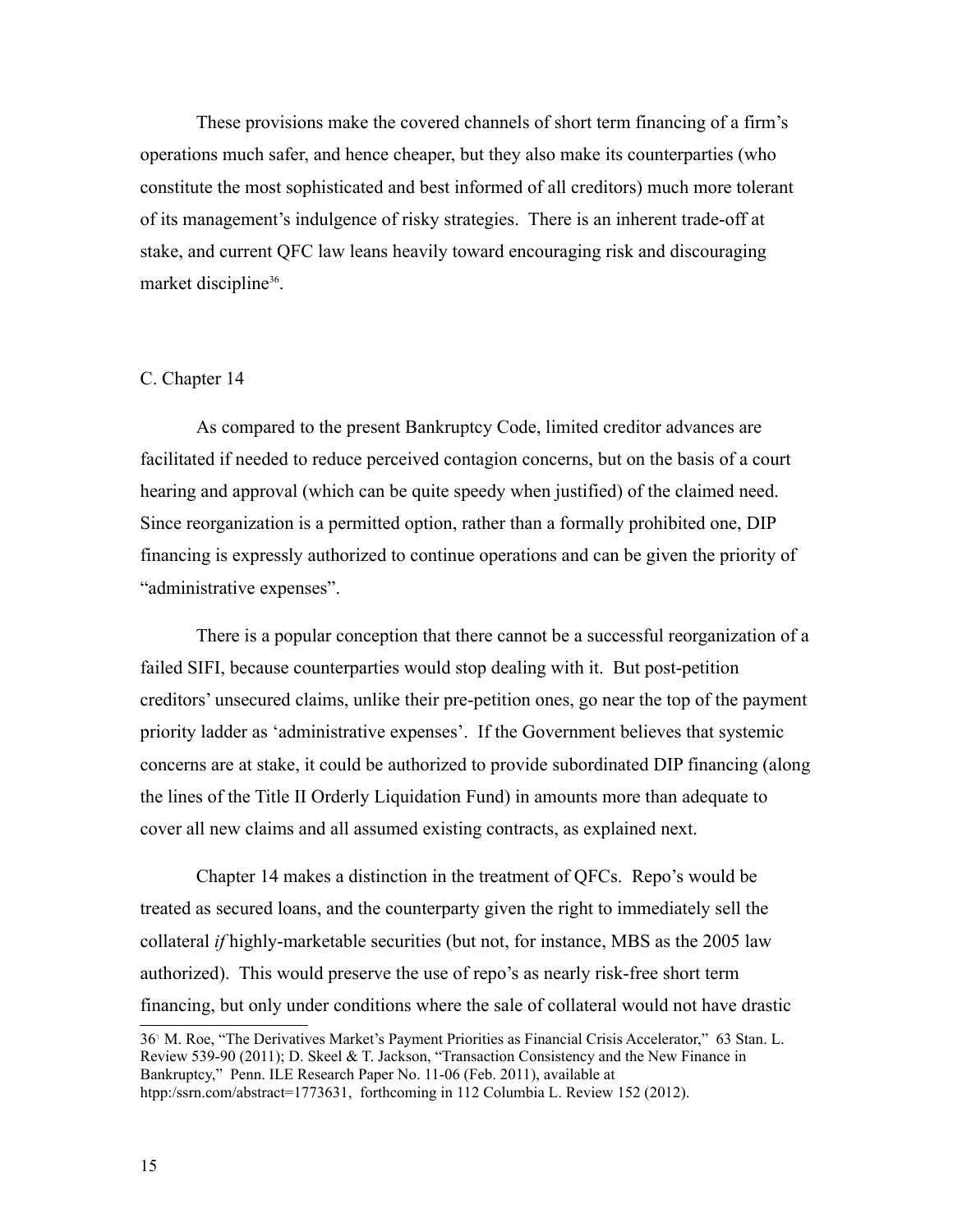market price effects. All other swaps and derivatives with a counterparty would be subject to a three day stay, giving the debtor a window to assume (for example, if 'in the money') or reject them all (or transfer them all in bulk to a new counterparty), and also to some preference limits. The objective is to make a somewhat different trade-off between efficient institutional financing and creditor monitoring incentives<sup>37</sup>.

#### VII. Conclusions

## A. Dodd-Frank

The Act places heavy reliance on agency discretion, not only in the hundreds of regulations yet to be issued under Title I dealing with the operation of financial firms and markets, but more specifically in the coverage of Title II resolution jurisdiction and the seizure and administration of 'failed' firms. To be effective, regulators will somehow have to have better judgment and foresight into an always uncertain future than was in evidence over the last decade.

Along with the reliance on discretion come low transparency and few checks on errors or abuses of authority. The agencies are supposed to make 'findings' to support their actions, but there is no opportunity for meaningful judicial review and legal accountability. Bailouts of the failed firm (that is, its stockholders) are prohibited, but bailouts of creditors are not; there is discretion over the allocation of losses among creditors. Ironically, proponents of Dodd-Frank always refer to its resolution procedure as "orderly," unlike bankruptcy resolution which is always referred to as "disorderly," although in what respect is not elucidated. In reality, both procedures are highly structured, albeit along different lines and with different degrees of predictability.

All of this produces uncertainty, and the associated costs to financial institutions and transactions. The role of market discipline by informed counterparties with financial stakes is diminished.

# B. Chapter 14

<sup>37</sup>- For fuller discussion, see Skeel & Jackson, op. cit. supra n. 36, and Duffie & Skeel, "A Dialogue on the Costs and Benefits of Automatic Stays for Derivatives and Repurchase Agreements" in this volume.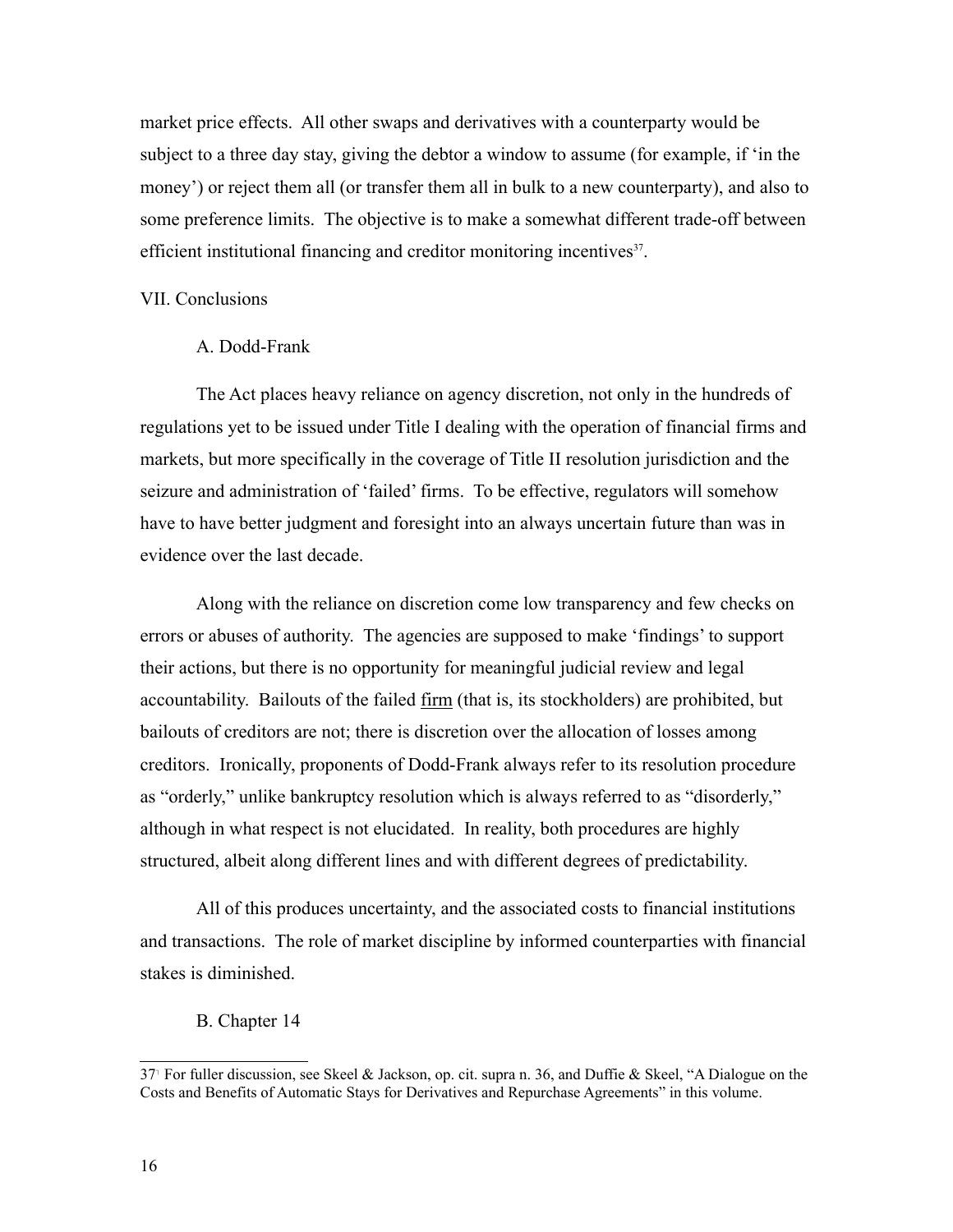There is less reliance on unexplained agency decisions reached in private, and more on judicial hearings and reasoned public opinions. Greater emphasis is placed on preserving or creating private incentives to monitor and check firms accepting risks that outsiders view as excessive or misinformed.

Failure losses are allocated to creditors based on known claim priorities. It is true that a government can always intervene, if believed justified on economic (or political) grounds, to protect chosen creditors—for example, by acquiring or guaranteeing their claims and thus bearing their losses. But the action becomes transparent, may require Congressional authorization, and is open to electoral accountability.

C. Policy choices

1. Repeal Dodd-Frank, but such a turnaround seems politically unlikely. Or Title II could be extensively amended—conceivable, but complicated.

2. Enactment along the lines of Chapter 14 of an alternative resolution process.

a. For a case of voluntary bankruptcy: management would have an opportunity to take early reorganization action, including "pre-packaged" filings, under a new chapter drafted for a SIFI's use.

b. In a case of involuntary bankruptcy: the primary regulator could be required to justify to a district court (in a real, if closed, hearing with a rapid—but realistic—timetable for opposition and decision) its preference for an FDIC receivership. Even without enacting a legally binding requirement, a rejection of the new alternative would at least have to be explained in the agency's recommendation<sup>38</sup> and Treasury Secretary's determination<sup>39</sup> to seize the firm under Title II of the Act, and therefore might make resort to that action less automatic. And the detailed "living wills" that all SIFIs

 $38^{\circ}$  §203(a)(2)(F).

<sup>39</sup>- §203(b)(2).